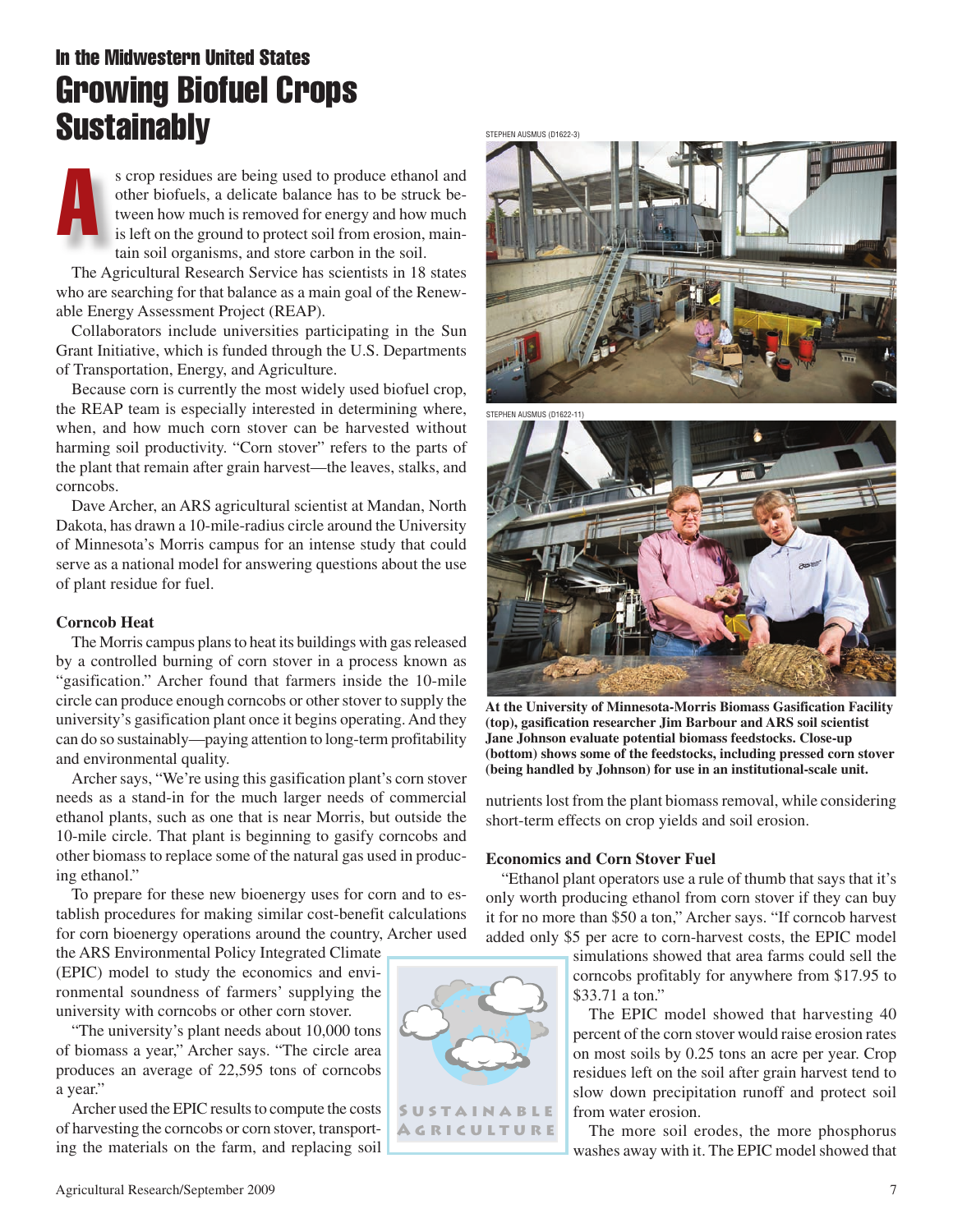

**ARS soil scientists Jane Johnson and Don Reicosky (retired) look for signs of erosion on plots used to test rates of biomass removal. In the background, technician Rochelle Jansen collects trace gas samples to test for carbon dioxide, nitrous oxide, and methane.**

soil erosion and phosphorus losses could be reduced by harvesting stover from areas less susceptible to erosion, removing stover at lower rates, and choosing tillage and cropping practices with soil conservation in mind.

### **Soil Conservation and Corn Stover Removal**

No-till or other forms of conservation tillage leave more crop residue on the soil surface by eliminating plowing. Cropping practices include long-term diverse rotations and cover crops. Archer's colleague, Don Reicosky, then an ARS soil scientist at Morris but now retired, says that "without these changes nationally, crop residue removal could cause soil carbon levels to begin another nosedive similar to when prairie sod was busted open and intensive agriculture began, around 1870."

Reicosky has done studies that document this, showing that rotations with diverse kinds of crops slow down the rate of carbon loss over the years. He has found that intensive tillage releases carbon dioxide from soils, so using conservation tillage can significantly reduce losses of soil carbon to the atmosphere.

In the EPIC simulations, Archer used data from studies conducted by Reicosky and Jane Johnson, also a soil scientist at Morris. Johnson is measuring corn stover and corncob yields under various levels of tillage and the amount of corn stover needed to protect soil and maintain soil carbon levels. Johnson says, "In general, conservation tillage reduces the amount of residue needed to maintain soil carbon levels. But more plant residue is needed to maintain soil carbon than to control soil erosion."

The Morris scientists are researching whether the coproducts of gasification and pyrolysis can be used as a soil amendment to replace lost carbon and nutrients and help maintain soil quality. If so, this may further increase the amount of corn stover that could be harvested for biofuel.

Archer says that when Johnson finishes her study of minimal residue requirements to maintain soil carbon levels, he will use that information to update his EPIC analysis. He also says there is need for other research. For example, more information is needed on the cost of the cob harvest, and his study did not include costs of transporting cobs to the university's gasification plant.

Still, removal of some residue for bioenergy may also remove a barrier to the adoption of no-till in the northern Midwest states: the concern that leaving too much residue slows the soil's spring warm-up and drying, thus delaying planting time.

## **Cover Crops May Offset Carbon Losses**

Using perennial groundcover roots and shoots as alternative sources of organic material is another potential way to add enough carbon to the soil to offset the carbon lost when stover is removed.

At the ARS National Soil Tilth Laboratory in Ames, Iowa, agronomist Jeremy Singer wants to identify perennial cover crops for this purpose.

Singer's research is part of a study of optimizing corn management for biofuel production. He's evaluating perennial grasses and a legume to assess their potential as groundcovers to mitigate soil erosion and enhance soil organic matter, even in fields where all the corn grain and stover are harvested for biofuel production. This research is partially funded by the U.S. Department of Energy through its Sun Grant Regional Partnership.

The project, which Singer is conducting with colleagues from Iowa State University at Ames, has three goals: to determine the relative competitiveness of groundcover species growing with corn; to identify whether a genetic component exists that enhances corn's ability to compete with perennial groundcovers; and to develop management systems that minimize competition between corn and the groundcover while maximizing soil carbon contributions, soil erosion protection, and nutrient cycling.

Singer will be overseeing the component on developing management systems. "A perennial cover crop extends the function of a winter cover crop through the whole season," Singer notes. "Besides adding soil carbon to maintain critical soil functions, it also enhances water infiltration, holds nitrogen in the soil, helps to suppress weeds, and reduces water runoff."